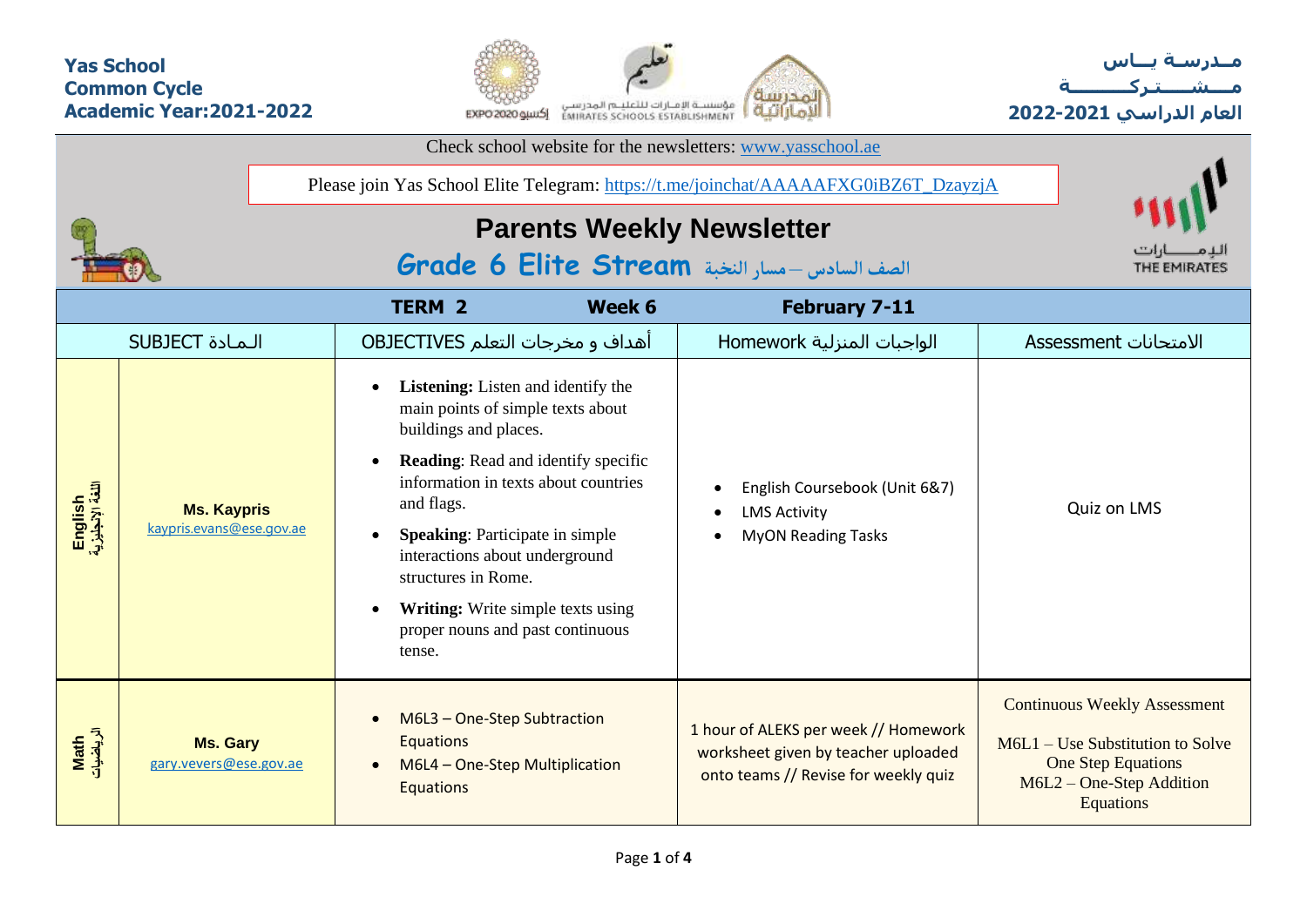| Science                      | Ms. Alia<br>alia.khraishah@ese.gov.ae                                                    | <b>Unit 3: UNDERSTANDING MATTER</b><br><b>Module 2: Classification and States of</b><br><b>Matter</b><br><b>U3M2L2</b> Changes in Temperature<br><b>Students are expected to:</b><br>Explore how changes in temperature<br>affect the structure and properties of<br>matter in the gas, liquid, and solid<br>states.<br>Compare the energy of particles as<br>matter changes from one state to<br>another.<br>Develop and use models to enhance<br>their understanding of matter | Will posted in LMS               | Assessment on Monday 8th of<br>Fab. 2022: Pop Quiz on thermal<br>energy transfer<br>https://www.liveworksheets<br>.com/gu21127bv<br>https://www.liveworksheets<br>$\bullet$<br>.com/zh2250795kh<br>https://www.liveworksheets<br>$\bullet$<br>.com/eq544137lq•https://w<br>ww.liveworksheets.com/kl2<br>286676ou<br>(For practice)<br>tutoring at Tuesday 9th of<br>Fab, 2022 |  |  |  |  |  |
|------------------------------|------------------------------------------------------------------------------------------|----------------------------------------------------------------------------------------------------------------------------------------------------------------------------------------------------------------------------------------------------------------------------------------------------------------------------------------------------------------------------------------------------------------------------------------------------------------------------------|----------------------------------|-------------------------------------------------------------------------------------------------------------------------------------------------------------------------------------------------------------------------------------------------------------------------------------------------------------------------------------------------------------------------------|--|--|--|--|--|
| Arabic<br>اللغة العربية      | المعلمة رانبة<br>ranyah.aldhanhani@ese.gov.ae                                            | درس الجمال و الأخلاق                                                                                                                                                                                                                                                                                                                                                                                                                                                             | حل الأنشطة في LMS                | اختبار كتابة يوم الأربعاء                                                                                                                                                                                                                                                                                                                                                     |  |  |  |  |  |
| lslamic<br>التربية الإسلامية | المعلمة دلال<br>dalal.alhajeri@ese.gov.ae                                                | تكملة درس: (علامات الساعة)                                                                                                                                                                                                                                                                                                                                                                                                                                                       | حل أنشطة الكتاب                  |                                                                                                                                                                                                                                                                                                                                                                               |  |  |  |  |  |
|                              | <b>Social Studies + ME</b><br>الاجتماعيات والتربية الأخلاقية<br>amany.alkindi@ese.gov.ae | <mark>• الدرس 5 : زايد ، حضارة و أنجازات</mark><br>• الدرس 6 : موروث بلادي                                                                                                                                                                                                                                                                                                                                                                                                       | حل الأنشطة الاثرائية في منصة LMS | <mark>الاختبار 2</mark><br>الكمية : ( جمهورية الصين الشعبية +<br>جمهورية كوريا الجنوبية )<br>لن تخصص حصة للإختبار -<br>الاختبار سيكون متاحاً في <mark>منصة LMS</mark> يوم<br>الأحد 2022\2\6<br>- آخر موعد للتسليم يوم السبت 2022\2022                                                                                                                                         |  |  |  |  |  |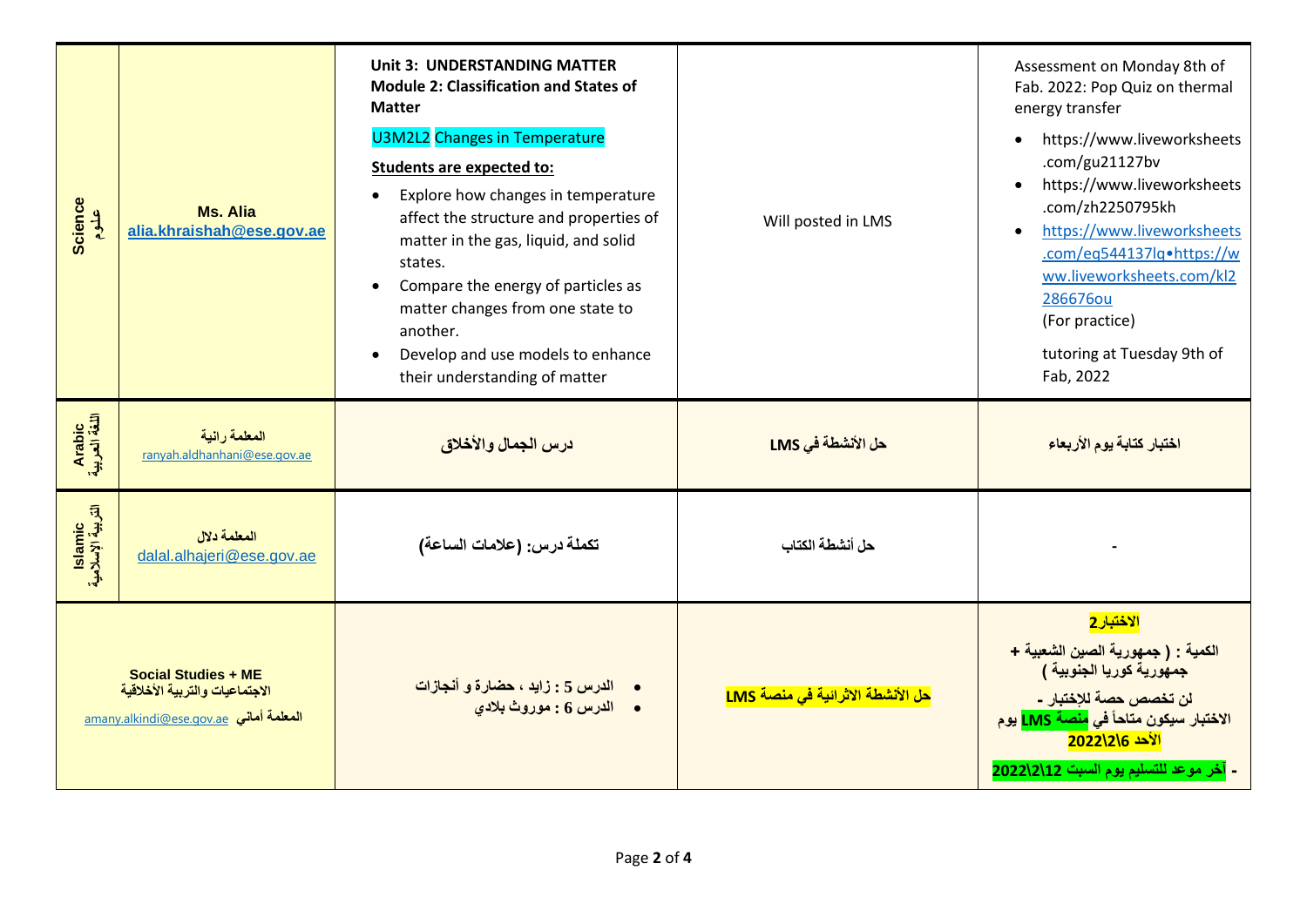| Design &<br>Technology<br>انتصبیح وانتکٹوٹوجیا  | المعلمة مجد 6E<br>majd.alashouri@ese.gov.ae<br>المعلمة نوال 6F<br>nawal.aldhanhani@ese.gov.ae                   | Program the actions of a robot in response to<br>sensory input.                                   | LMS Activities and self-learning<br><b>Activities</b>                                                                         |  |
|-------------------------------------------------|-----------------------------------------------------------------------------------------------------------------|---------------------------------------------------------------------------------------------------|-------------------------------------------------------------------------------------------------------------------------------|--|
|                                                 | الفنون البصرية Visual Art<br>المعلمة جيهان + المعلمة فاتن<br>gehan.elhawy@moe.gov.ae<br>faten.koussa@moe.gov.ae | ما وراء الصورة                                                                                    | الانتهاع من <mark>تصوير اللقطة الفوتو غرافية</mark> بأحد<br>المجالات المذكورة في الدرس و تحميلها<br>على حائط مقرر LMS للتقييم |  |
| Drama<br><b>AH</b>                              | المعلم محمود صابر<br>mahmoud.hmohamed@ese.gov.ae                                                                | • النص العجائب <i>ي</i>                                                                           |                                                                                                                               |  |
| Music<br>تربية موسيقية                          | المعلم هاني (بنين)<br>hany.yahia@ese.gov.ae                                                                     | • نشيد الام الحزء الثاني<br>• التعرف على الأوركسترا والالات المستخدمة فيه                         |                                                                                                                               |  |
|                                                 | المعلمة رحمه (بنات)<br>Rahma.Mehrez@moe.gov.ae                                                                  | • الحقيبة الإيقاعية                                                                               |                                                                                                                               |  |
|                                                 | Mr. Brian (Boys)<br>Brian.Shaughnessy@ese.gov.ae                                                                | <b>ATHLETICS:</b><br><b>High Jump</b>                                                             | Self-learning on LMS                                                                                                          |  |
| Physical & Health Education<br>التربية الرياضية | Ms. Rabab (Girls)<br>Rabeb.Garraz@ese.gov.ae                                                                    | <b>ATHLETICS</b><br><b>HURDLE</b><br><b>UNDERSTAND THE CORRECT TECHNIQUE</b><br>OF A HURDLE EVENT | <b>SELF LEARNING IN LMS</b><br><b>CONTEST COMPETITION</b><br>Contest                                                          |  |